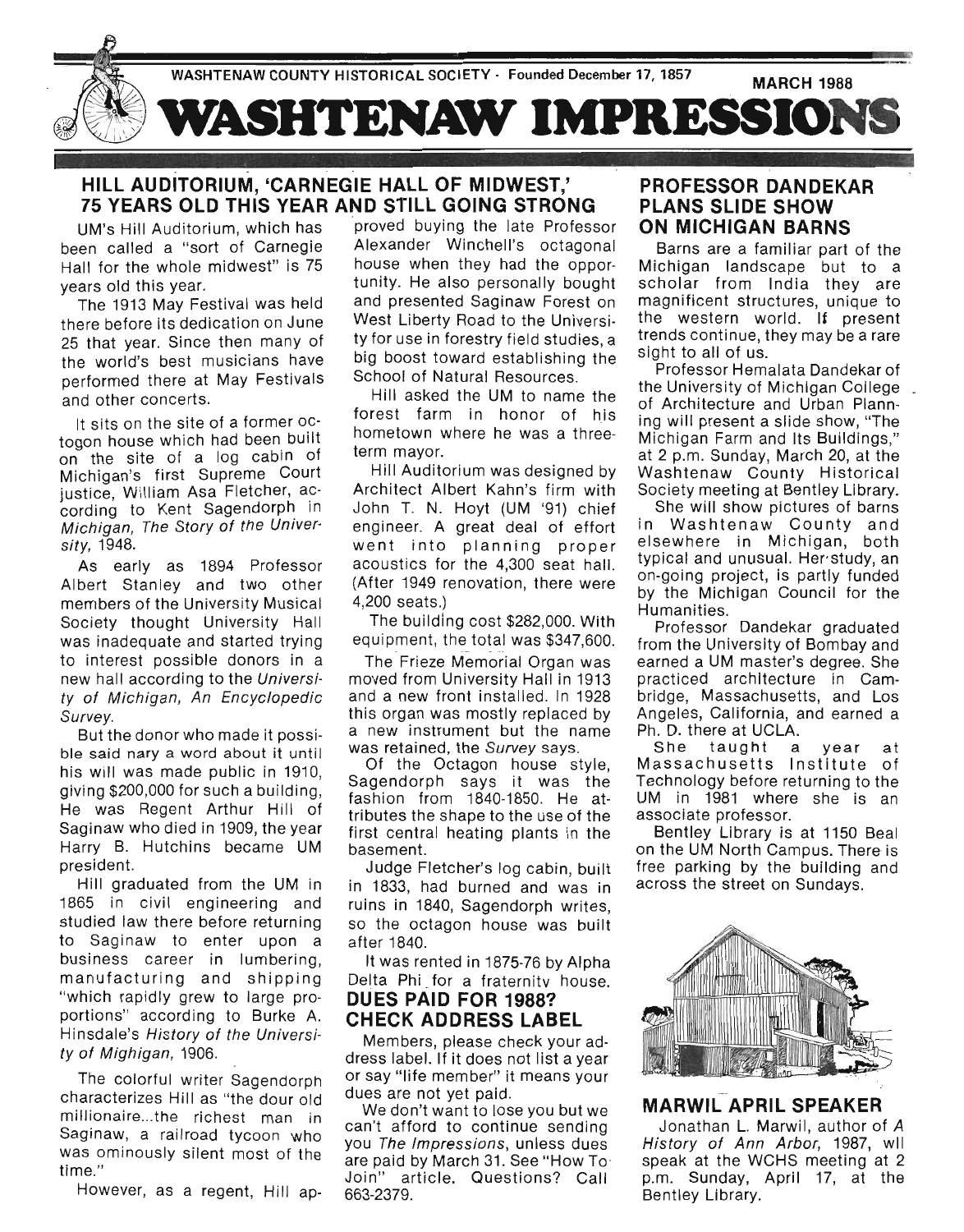# **AND THE MELODY LINGERS ON TROMBONIST PLAYED IN 26 MAY FESTIVALS**

### By Ramon R. Hernandez

(Hernandez, director of the Ann Arbor Public Library, asked the audience to pretend it was April 30, 1986, when he spoke.)

Tonight opens the 93rd annual May Festival, a four-night series of concerts with the Pittsburgh Symphony Orchestra, featuring some of the finest music ever composed.

For those of you who know what this annual event is musically, I need not elaborate on its significance, except to give tremendous credit to Gail Rector (Ken Fischer now) and his University Musical Society staff for making this event such a success year after year, and also a special "hats-off" to Donald Bryant for preparing the Festival Chorus, which will open this year's program tonight with the singing of the magnificent "Requiem" by Giuseppe Verdi.

Much has been said about the long tenure of the Philadelphia Symphony Orchestra under the late Eugene Ormandy, which performed here for almost 50 years, ending in 1984.

But today, I would like to offer a different perspective on the May Festival, taking you back to its beginnings and up through the 1920's.

We experience history in the arenas of world, local and personal events, and , for my purposes today, I want to tell the story through the eyes of one man - an obscure tombone player.

It was January 1, 1893, and for 24 hours Gustav Stange had been free. He had just finished his four years of compulsory military service in the German armed forces, spending most of his tour of duty as a musician in a variety of military bands and orchestras.

A native of Koenigsberg, the ancient capital of East Prussia, and today, Kaliningrad, a military city in the Soviet Union, Stange was one of five children, four boys and a girl. He was the son of a master stone cutter.

The only member of the family with a musical bent, he had studied brass instruments at a Koenigsberg conservatory and eventually settled on the trombone as his main instrument. His task now, at age 23, was to find a job.

He was to play with a number of bands and orchestras in north and central Europe, but by the end of the 1890s he was to have established himself as a competent trombone player with the Hamburg State Opera Orchestra.

A member of the Hamburg orchestra was an older man named Ferdinand Weidig. Weidig had a son Adolf, who had emigrated to America. Adolf, whom the older Weidig had visited during the 1893 World's Fair, or Columbian Exposition as it was known, was a



The obscure German trombonist through whose eyes the story of the Ann Ar· bor May Festival was told at the February meeting was Gustav Stange, far right, above. He played in 26 festivals, 1904·1929.

composer, violin teacher, and now a member of a new struggling symphony orchestra in Chicago, Illinois.

Weidig also had a daughter, Louise, whom Stange courted and married.

By the turn of the century, big cities in America were waking up culturally and turning to Europe for artistic talent, and in the field of music, especially Germanv.

Thus, in the summer of 1902, under contract to play the 1902-03 season with the Philadelphia Symphony Orchestra, Stange set sail for America, with his wife, daughter,  $1\frac{1}{2}$ , and infant son.

In Ann Arbor, Albert A. Stanley had come to teach courses in the Literary Department of the University of Michigan in the theory of music and related subjects in 1888. He also was to assume leadership of the University Musical Society.

For about five years, Stanley had gotten the Boston Symphony Orchestra to come to Ann Arbor to perform. But by the end of 1893, the orchestra notified Stanley that it could \_ no longer afford to tour and canceled its 1894 concert here.

However, Stanley was able to engage the Boston Festival Orchestra of 50 members, a more than adequate size for University Hall.

But there was a hitch. In order to

meet the orchestra's expenses, including a whoppng \$2,000 for eight soloists, Stanley figured that there had to be a minimum of three concerts.

A more-than-one-day arrangement was made for the Ann Arbor appearance. The idea of calling this arrangement a festival hit the minds of several people. Thus, in 1894, out of necessity, the May Festival was created.

Well, now you got it. Obviously, if you have committed a bundle of money, you must sell it. And sell it they did.

The sheer number of press clippings from newspapers around Michigan and beyond buried in Musical Society archives testifies to the media blitz. Special trains were arranged. The Musical Society advised persons to check with its offices on Maynard Street for overnight accommodations.

The Michigan Daily called its readers' attention to the potential conflict between the festival and some sporting events, chastising "those female co-eds who won't attend a baseball game or the May Festival unless some male student invites t hem."

The Daily also admonished the athletic authorities "for scheduling the freshmen-sophmore track and field meet on the same afternoon as a May Festival concert."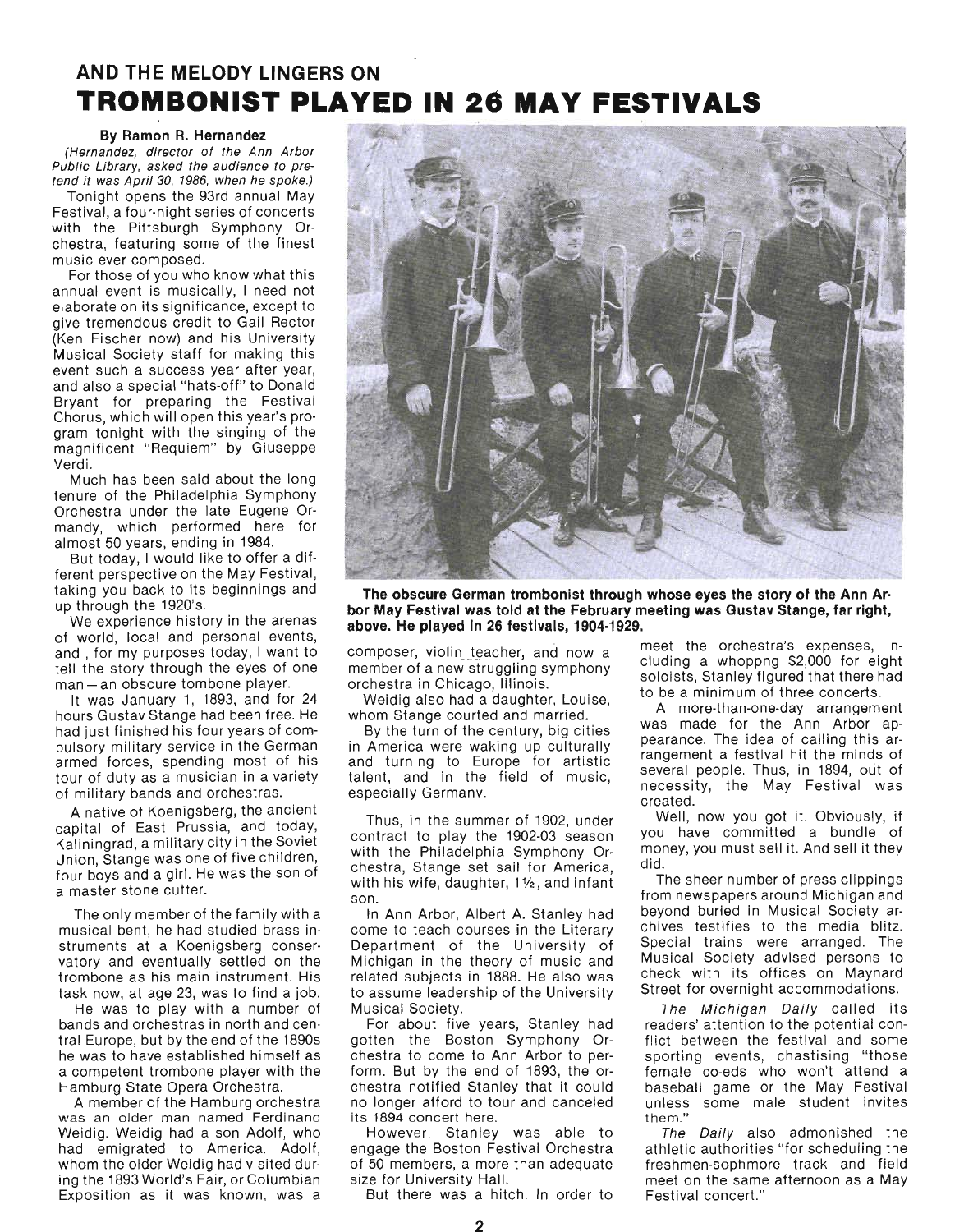All that did not deter a great attendance. On May 18,1894, a Friday evening, the Bostbn Festival Orchestra gave a full program of orchestral music, opening with Beethoven's "Leonore NO.3" overture.

There was a matinee on Saturday afternoon, the 19th, and on Saturday evening, under the direction of Stanley himself, the Festival Chorus, with guest soloists, performed the work we will hear tonight, the beautiful "Requiem" by Verdi.

In a review of that performance, the Chicago Herald stated, "The soloists were superb. The chorus under the leadership of Stanley and in excellent manner especially rendered in a brilliant way, 'The Sanctus' (a double chorus fugue)."

There were some problems at the first festival, in spite of its smashing success. Hundreds jammed special trains, but most of them had neglected to buy tickets to the concerts ahead of time, and upon arriving all the tickets were sold out.

As a result, they found themselves jamming the corridors and passageways in University Hall. Although the concert was superb, the people emerged tired and hungry from standing in the hallways, and anxious to get home. But their troubles did not end there.

When those who attended the first night flocked back to the New York Central Station, today the Gandy Dancer, they found that their trains had been sent on to Detroit and no one had remembered to have them sent back\_ They did not arrive back in Ann Arbor until 3 a.m.

An article in the May 23, 1894, Ann Arbor Democrat, said "The officers of the Choral Union who put on the May Festival last week are still speaking to each other."

Following his second season with the Philadelphia Symphony, our German-born trombonist Gustav Stange resigned in the spring of 1904, having been lured away by the legendary Theodore Thomas to play first chair trombone in his symphony orchestra in Chicago.

Although Thomas died suddenly in January, 1905, and was succeeded by Fredrick Stock, the fine violinist from Cologne, Germany, our trombonist Stange was to remain with what became the Chicago Symphony until his retirement in 1929-after 25 years of service.

As his family moved to Chicago in the summer of 1904, Stange picked up a summer job playing with-of all groups-the Boston Festival Orchestra, just in time to come to Ann Arbor to play in the 11th annual May Festival, his first of what were to be 26 consecutive Festivals.

Sports was making headlines on the national scene at this time. In Chicago it was Tinker-to-Evers-to-Chance, (famous baseball double-play combo) and the world champion Chicago Cubs.

But of serious consequence was the national furor over college football. It was to require the close attention of UM President James B. Angell after the 1905 season.

All of us are aware of the exploits of Fielding Yost and the legendary 1901 season that led to a UM 49-0 thrashing of Stanford in the first Tournament of Roses. But in 1905, nationwide, 18 college players had died of footballrelated injuries. President Theodore Roosevelt threatened to abolish the sport.

UM's President Angell called a meeting of the Western Conference faculty in Chicago to take control of athletics. The Universities of Chicago and Wisconsin even suggested abolishing football for two years to cool the fever. .

Eight restrictions on participation were adopted. Among them were the following:

1. No student could play until he had been in residence a year (trying to halt the recruitment of professionals and luring star players from other colleges);

2. Players must be dOing satisfactory academic work in a full course of studies;

3. No more than five intercollegiate games should be scheduled each season;

4. No coaching except by regularly appointed staff, whose salaries should not be more than other faculty members of the same rank!

In part, the furor raised on campus in Ann Arbor over new rules governing football and the greater issues of who controls athletics on a college campus, led to a series of events that contributed to the Western Conference dropping the UM from the conference in January 1908.

For ten years, Michigan stubbornly remained outside the conference but finally a change in its authority of control of athletics led to its readmittance in November 1917.

The University was growing, and by the turn of the century, it was one of the largest in the country, numbering about 3,500 students.

Charles A. Sink arrived at the University in 1904 to begin a distinguished career spanning six decades. Although originally holding the title of secretary for the University Musical Society, it fell to Sink to handle the wealth of details and diplomacy required in putting forth the extensive year-around UMS program.

One of the first duties befalling him

was handling the announcement by the Boston Festival Orchestra that, after 11 seasons of May Festivals, it could no longer afford to tour. The Society then contacted the Theodore Thomas Orchestra of Chicago, and it expressed its willingness to play at the 1905 festival.

When one surveys the names of the Chicago orchestra's players on the May Festival Programs of 1905-06-07, and for many years beyond, three out of four were German.

Thus, it is no wonder that the musicians felt so very much at home in Ann Arbor - both with its many ethnic Germans in the community and with the strong course work in German language, literature and research at the University. As a matter of fact, much of the University was modeled after the German university system.

Although it was natural for Stange and fellow German musicians to speak their native tongue at home, Stange's own decision to become Americanized was irrevocable. He almost immediately applied for citizenship.

By 1908, Stange, his wife, and young daughter and son became American citizens. Although he corresponded regularly with his relatives back home in East Prussia, he never returned to Germany, even to visit.

Ann Arbor was a bit slow in warming up to the new orchestra. Following the 1906 festival, which was down in revenue but not all that bad in attendance, there was a lot of fingerpointing in Ann Arbor.

### The Ann Arbor News reported:

"A resounding success, but financially a failure. The burden of the deficit laid with the people of Ann Arbor themselves. The businessmen of the city, it is said, have not supported the Festival generously this year. The festival will not meet expenses by any means, and while a festival for next year is assured, a new plan will be adopted, introducing concerts of a more popular nature."

But the Theodore Thomas Orchestra was back next year and the program was not watered-down with a Sousatype program. The 1907 festival was a great financial success, with much bus iness support in terms of advertising, and the orchestra played to great reviews.

Ann Arbor, historically, it seems, always has something to complain about. The 1907 festival featured a commentary on festival conduct, bringing to mind the articles in our local press in 1985 about all the coughing.

The Ann Arbor Argus on May 7, 1907, wrote:

"All should come early so that the ushers may seat the audience before the concert is to begin. All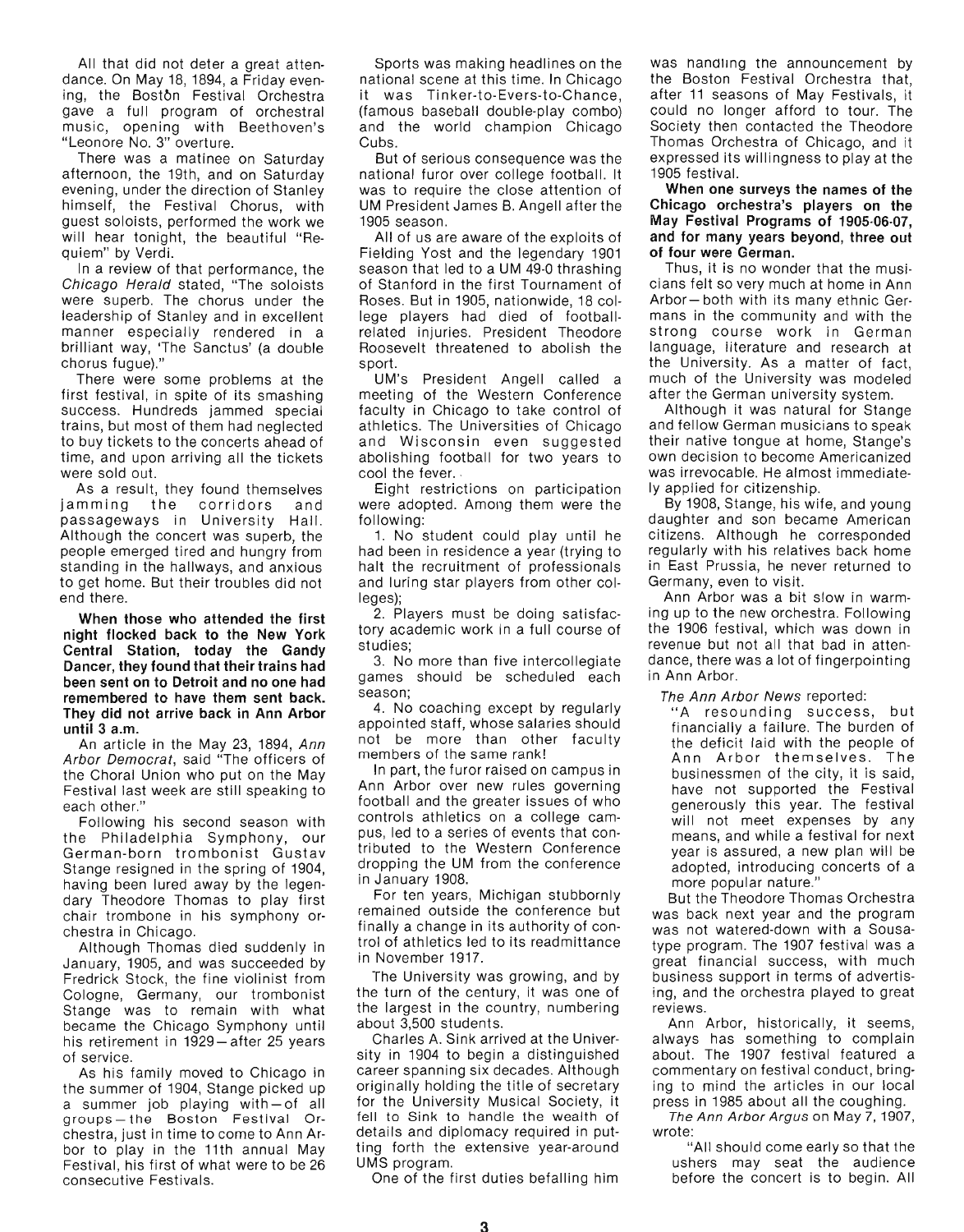concerts need to begin at the hour announced so that those who desire may leave bn the late trains. The placing of chairs in the aisles of the carrying of chairs of any description is forbidden."

"The ladies are respectfully requested to remove their hats. Only two other things need to be added: do not take children who are too young to appreciaate the concerts and who annoy others, and if you cannot appreciate the concerts enough to stop talking yourself, then go out on the campus to talk instead of the hall."

Three other interesting gems of note in the 1907 Festival:

**After the first night, renowned baritone soloist Giuseppe Campanari, along with the Thomas Orchestra's harpist and librarian, were found as patrons of the Bijou, a cheap downtown vaudeville theater, singing and drinking along with the local customers and watching a moving picture on the Bijou's large screen.** 

On May 11,1907, the Detroit News reported that for the first time in Festival history (and as far as we know the last time), the audience arrived in the midst of a snow storm.

But, perhaps, most interesting was the May 9 concert, when the Bell Phone Company put on a "Televent" as an experiment. With two boxes (we would call a telephone version of a microphone) suspended above Conductor Stock's head, the concert was sent along the telephone lines to persons with phones in Detroit.

Although the experiment was described as somewhat successful it was not repeated in subsequent years.

With the passing of the 1907 season, two things seemed to emerge: the permanence of the Festival itself, and the use of the Theodore Thomas Orchestra for many years to come.

First chair trombonist, Gustav Stange, was asked "What were those tours like?" He would always return home with a silver spoon from each of the cities he visited to add to his wife's collection.

He enjoyed going east, such as Ann Arbor, because the players were more on their own. They usually stayed in hotels and they had free time.

When they would go west-lowa, Nebraska and the like-they usually stayed in private homes under a variety of conditions.

One incident Stange reported, that perhaps occurred on he way to Ann Arbor, was the orchestra's visit to the Kellogg Company in Battle Creek, one of the sightseeing advantages of touring.

Up to that point, his family used to eat corn flakes regularly. However, when he saw that the flakes were simpIy dumped on a warehouse floor and shoveled into boxes, he expressed concern over sanitation, and upon his return home, he banned all cold cereal from the family's table.

Another question asked was "What do all you orchestra players talk about when the conductor and soloists are taking their bows?"

He answered, "Usually it was 'did anyone get any news from home today?' or 'whose room will the poker game be held in tonight when we get back to the hotel?' "

If one year stands out above the rest in the early days of the Festival, it would be 1913. Through the gift of Arthur Hill and some matching university funds, an auditorium, billed as one of the best in the country, was built and opened in time for the 1913 May Festival.

With the moving into Hill Auditorium, the Festival expanded to four days, including a children's chorus from the Ann Arbor Public Schools. The orchestra expanded to about 80 members, taking advantage of the larger hall.

At the same time, national and international events were capturing the attention of Ann Arborites.

**The year before, in 1912, the United**   $States - trace$  your self-intervened **militarily in Nicaragua, landing Marines there, when Secretary of State Knox could not get the Senate to ratify a treaty providing loans from American bankers.** 

Knox negotiated another treaty with Nicaragua giving the United States the right of way for a canal, a naval base and a long-term lease on some offshore islands.

Again, the Senate refused to ratify the treaty, but in 1916, the Wilson adminstration secured ratification of a similar treaty.

With the split in the Republican Party, between the regulars and Bull Moose, Democrat Woodrow Wilson, who was once considered for the post of UM PreSident, was elected President of the United States. He took office two months before the 1913 May Festival.

On the sports scene, Ty Cobb refused to sign a contract with the Detroit Tigers. They only offered \$10,000, Cobb's 1912 salary. Cobb wanted \$15,000.

On April 19, Cobb was suspended for not reporting. On April 22, an Illinois congressman called for an investigation of professional baseball, and finallyon April 25, the same day that the Theodore Thomas Orchestra changed its name to the Chicago Symphony Orchestra, Ty Cobb signed for a reported \$10,500 or \$11 ,000.

But back to the May Festival. Stanley and Sink made the transition to the big, beautiful and highly acclaimed new Hill Auditorium without a hitch. With 4,300 seats, attendance nearly doubled, and on opening night, the concert featured the ever-popular Beethoven's "Fifth Symphony".

On the second night, again under the direction of Stanley, and in honor of the 100th anniversary of the composer's birth, the Festival Chorus sang "Requiem" by Verdi.

The review read: "The Requiem was sung with splendid effect last evening. The concert is a triumph for the Festival Chorus. Although it rained steadily throughout the evening, Hill Auditorium was filled almost to overflowing."

The 1913 Festival was not without its interesting sidelights, not the least of which was an inside look into the private life of one of the soloists, Maria Rappold.

The local paper reported that Mrs. Rappold was "surprised and distressed when told this morning, May 16, that her husband, Dr. Julius Rappold, had been giving some interviews in New York City regarding her fight for a divorce."

"She would not admit this when contacted in her hotel this morning. She said, 'This is terrible. Why can't the papers leave such private matters alone? I refuse to make any statement.'

" Dr. Rappold declared that he would prevent his wife from getting a divorce 'for her on good.'

" Mrs. Rappold said sometime ago 'he does not love me or our daughter. I married him when I was too young to know what I was doing. He is as cold as science itself.'

"Dr. Rappold said at the time, 'A man who is married to a professional woman is really not married at all. Marrying a genius is like going to war. Conjugal happiness seldom can endure when the wife is a genius and her husband is not.' "

In 1914, war broke out in Europe and almost immediately its consequences came home to Chicago and Ann Arbor. In April, 1917, President Wilson asked Congress for a declaration of war against Germany, saying that "The world must be made safe for democracy."

Already the country had been preparing, including several mobilization actions on the UM campus. But one issue that hit both the UM and the Chicago Symphony Orchestra, and hit them hard, was the issue of loyalty. At the UM, the German department was suspect.

At a farewell meeting for recruits at Hill Auditorium on September 4, 1917, responding for the draftees was Fred Wahr, instructor in the German department, and a member of an old Ann Arbor German family.

He left no doubt where he stood: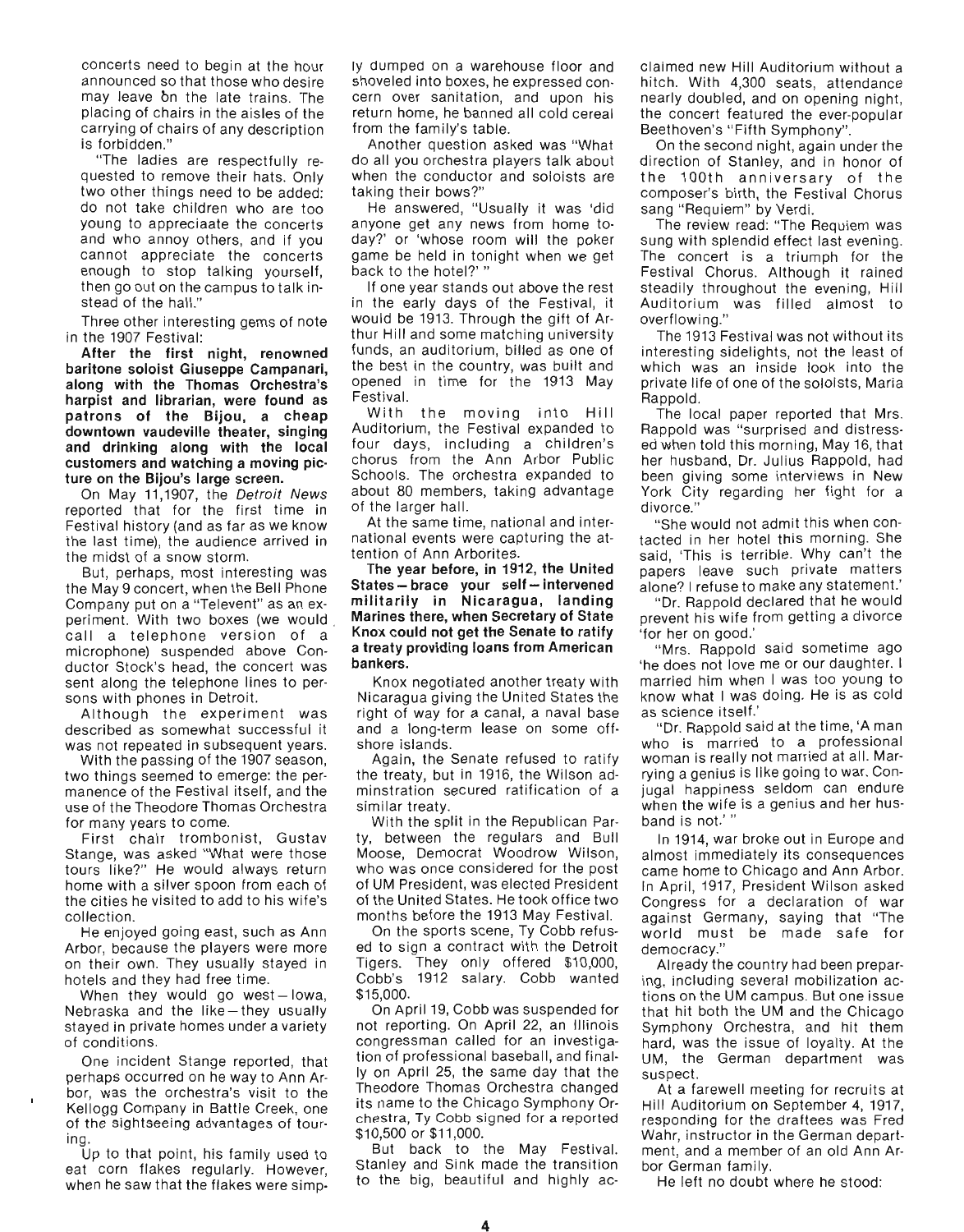"In justice to our great cause and to ourselves who are now called into service, we demand that those seditious and treasonable utterances which now and then find their way about in our community be silenced, and that those making such statements, whoever they may be - we demand that they be treated with the contempt which they deserve. You are either for us or against us."

His words hit hard and had influence.

In October, 1917, an assistant professor in the German department was dismi ssed by the Board of Regents. However at the same time the Regents tabled a req uest from the National Security League for an official inquiry into the loyalty of all professors and University officials.

By spring, the Regents were petitioned to remove the study of German from the curriculum, which they declined to do. However, enrollment in all German courses plummeted from about 1,300 to only 150.

One professor, a German national, feeling under suspicion by his colleagues, asked for a leave for the duration of the war, and it was granted "indefinitely". When he asked for reinstatement in 1919, he was turned down. Bitterly, he returned to Germany.

The Regents also notified three other non-tenured German faculty members that they would not be reappointed. But, in balance, two German citizens on the faculty were stoutly defended.

In Chicago, the issue of loyalty was raised regarding some of the orchestra members. Flutist Albert Quensel and premier cellist Bruno Steindel, who rode the "L" together to rehearsal each day, speaking German and reading the Deutsche Abenpost, were investigated by authorities.

Trombonist Stange held no political views and his American citizenship spoke for itself, in spite of the fact that all three of his brothers were killed on the Russian front in the early days of the war as soldiers in the German army.

The issue reached such a pitch that, in unprecedented action, Charles Hamill, first vice-president of the Orchestral Association, after the internission of the programs on April 5 and 6, 1918, addressed the audience at Chicago's Orchestra Hall regarding the loyalty of the members of the CSO.

In reply to newspaper charges that some of the men were out-and-out pro-German in their war views, Mr. Hamill declared that the entire orchestra was faithful to America, from the conductor to the drummer.

In support of his statement he read a resolution adopted at a recent meeting

of the members of the orchestra resolving "that we pledge our moral and material support to the Government in its conduct of the war."

Then, in the summer, the issue resurfaced and hit a boiling point. Frederick Stock, conductor of the Chicago Symphony Orchestra, it was reported took out his first citizenship papers on his arrival in 1895 in America, but in consequence of his absorbing duties in connection with the orchestra, neglected to apply for second papers until 1916, when he found his first papers had lapsed and it was necessary to take out new ones.



Before his papers arrived, the United military air force. States had entered the war against And in May-June 1926 - here we go Germany. **Example 20 again - the U.S. Marines once again** 

possible embarassment, he decided to tain peace after the outbreak of tender his resignation in a formal letter hostilities between government and of August 17, 1918. In October, the rebel forces. And, of course, the May Board of Trustees reluctantly accepted Festival continued on strong footing. Stock's request to resign, but only until We come then to the big year of 1927. such time as he could get his citizen-<br>The height of the Roarin' Twenties.

Steindel's resignation was accepted. transmission of a television picture. Steindel had been a giant in his field, And the first all-talking motion picture, serving as first cellist for the Berlin . "The Jazz Singer," starring AI Jolson. Philharmonic in the 1880s, playing **In Ann Arbor, the May Festival was a** under Brahms, Tschaikowsky and **rousing success; but buzzing through**  Dvorak, and having been a CSO **town, on the steps of Hill Auditorium**  member for 27 years since its founding<br>in 1891.

year, 1919, the CSO trustees placed

were all in order and he was reap-<br>world. pointed conductor by a unanimous world.<br>Rechaps fitting for trombonist note of the trustees. Stock appeared Gustav Stange's 26th and final May on stage at the concert of Friday, Festival in 1929, the Festival Chorus

Cheers came from the galleries; the Stange retired right after the 1929 men in the orchestra gave him a pro-<br>have Festival. His son had married in longed fanfare while the vast audience mid-decade and now had two children, rose to utter its gladness in shouts of and his daughter had just married an applause and waving of handkerchiefs immigrant like herself in 1928. In

When all was quiet, Stock thanked daughter. the people for the cordial support given to the orchestra. The concert closed The Stanges retired to a modest with Stock's own work, entitled "March home in Marengo, Illinois, fifty miles

In spite of all the trauma, Stock grandparents. never missed an Ann Arbor May **Epilogue**  Festival. What I have attempted to do here is

May 1, 1918 in Michigan and January, 1920 nationally, saw the beginning of Prohibition, but in spite of it, there was the frivolity of fraternities and sororities, dances and the like.

**The 1919-1920 Choral Union series of concerts featured the great Enrico Caruso. It was his only appearance in Ann Arbor.** 

The local press reported that although Buffalo, Chicago and St. Louis would have to pay double what Ann Arbor paid for his concert, Caruso was still reportedly paid \$13,250 here. Take that Ty Cobb!

The early 1920s witnessed the retirement of Albert Stanley and his being succeeded by the capable Earl Moore who died recently and has a building named for him.

Elsewhere, in 1925, Clarence Darrow defended John Scopes in the famous monkey trial in Tennessee, while the same year the U.S. Army was finding Brig. General Billy Mitchell guilty of insubordination for his vigor in proposing the establishment of a modern

In order to relieve the trustees from landed in Nicaragua, this time to main-

ship papers in order. The state of the Dempsey-Tunney and the Long Count. At the same meeting, Bruno Babe Ruth and 60 home runs. The first

Nowhere is it reported that there **was the flight of Detroit·born St. Louis resident Charles Lindbergh, who arriv-**<br>was any pro-German sentiments in **ed in Paris on the third night of the May**<br>Steindel's views, and so the following **Festival.** 

year, 1919, the CSO trustees placed<br>him on the pension roll. Symphony Orchestra had emerged as In February, 1919, Stock's papers one of the premier orchestras in the

February 28. sang Brahms' "A German Requiem."

for their popular conductor. September 1929, she gave birth to a

and Hymn to Democracy." **I contain the role of Chicago**, to fill the role of